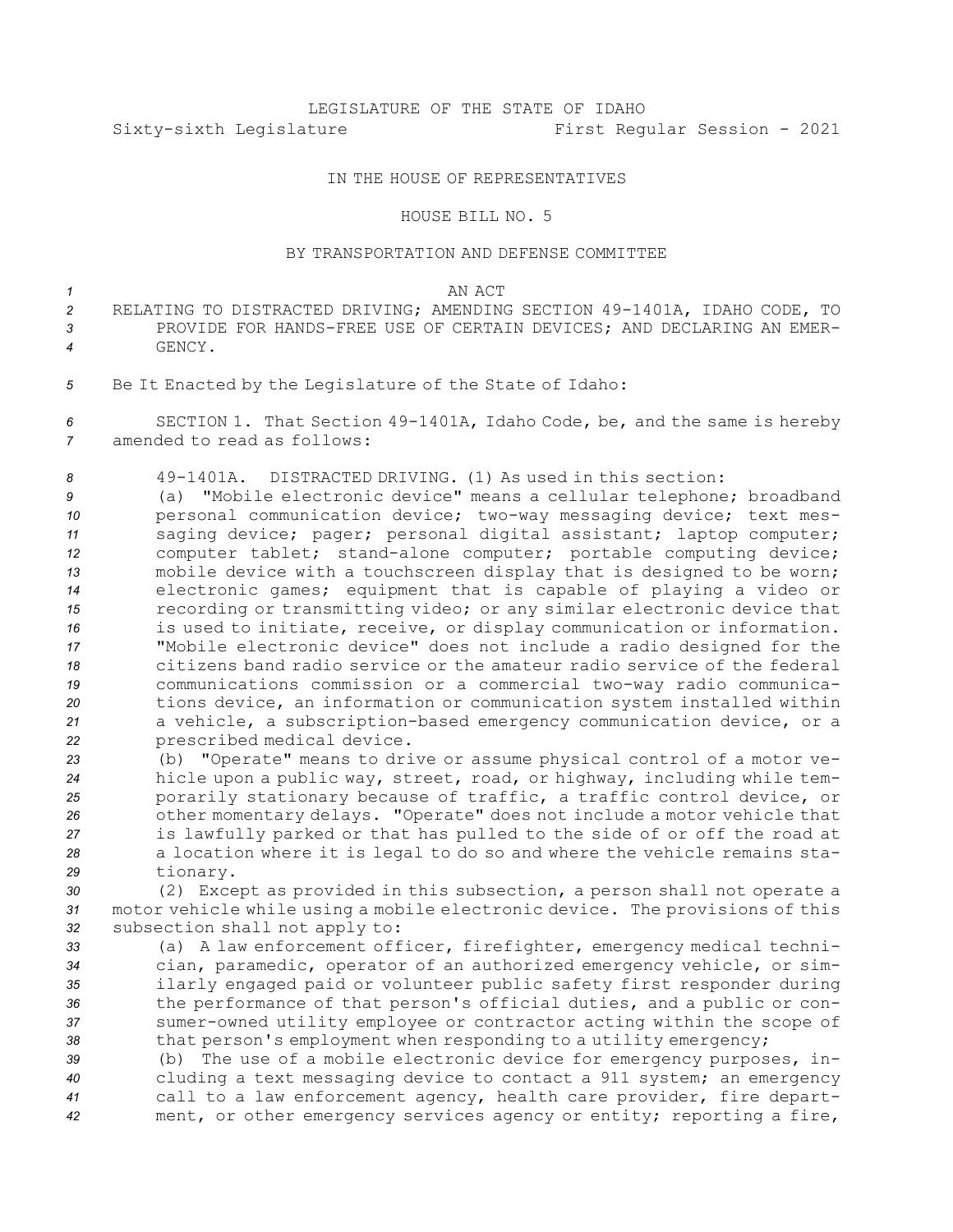traffic accident, serious road hazard, or medical or hazardous mate- rials emergency to appropriate authorities; reporting the operator of another motor vehicle who is driving in <sup>a</sup> reckless or otherwise unsafe manner or who appears to be driving under the influence of alcohol or drugs; or reporting <sup>a</sup> crime;

 (c) The hands-free use of <sup>a</sup> global positioning or navigation system feature of <sup>a</sup> mobile electronic device, provided that the operator of the vehicle is not manually entering information into the global position-ing or navigation system feature of the device;

*<sup>10</sup>* (d) The selection of <sup>a</sup> telephone number or name for the purpose of mak-*<sup>11</sup>* ing or receiving <sup>a</sup> telephone call, provided that the action is performed *<sup>12</sup>* through one-touch access or by voice command;

 (e) The use of <sup>a</sup> mobile electronic device in <sup>a</sup> voice-operated or hands- free mode if the operator of the motor vehicle does not use his hands to operate the device, except through one-touch activation or deactiva-16 tion of a feature or function of the device;

 (f) The use of <sup>a</sup> mobile electronic device by <sup>a</sup> governmental or commer- cial user during the performance of that person's official duties, as long as the mobile electronic device is being used in <sup>a</sup> similar manner as <sup>a</sup> commercial two-way radio communication device; or

*<sup>21</sup>* (g) The use of <sup>a</sup> mobile electronic device in <sup>a</sup> farming or ranching op-*<sup>22</sup>* eration to assist in the movement of farm tractors, farm equipment, and *<sup>23</sup>* implements of husbandry from one farm operation to another.

*<sup>24</sup>* (3) No person shall operate <sup>a</sup> motor vehicle while watching motion upon *<sup>25</sup>* the screen of <sup>a</sup> mobile electronic device, other than motion related to the *<sup>26</sup>* functioning or navigation of the vehicle.

 (4) <sup>A</sup> violation of this section shall be <sup>a</sup> moving violation and shall be an infraction punishable by <sup>a</sup> fine of seventy-five dollars (\$75.00) for <sup>a</sup> first offense and one hundred fifty dollars (\$150) for <sup>a</sup> second offense within <sup>a</sup> three (3) year period. For each subsequent offense within <sup>a</sup> three (3) year period, the offender shall be punished by <sup>a</sup> fine of three hundred dollars (\$300).

*<sup>33</sup>* (5) <sup>A</sup> court may suspend <sup>a</sup> person's driver's license for up to ninety *<sup>34</sup>* (90) days if the person has three (3) or more convictions for violations of *<sup>35</sup>* this section within <sup>a</sup> three (3) year period.

*<sup>36</sup>* (6) Nothing contained in this section shall be construed to authorize *<sup>37</sup>* seizure of <sup>a</sup> mobile electronic device by any law enforcement agency.

*38* (7) A conviction under this section for <sup>a</sup> first offense shall not result *<sup>39</sup>* in violation point counts as prescribed in section 49-326, Idaho Code.

 (8) A conviction under this section for <sup>a</sup> first offense that does not involve an accident may not be used to make an adverse eligibility decision by an insurer or for the purpose of establishing rates of motor vehicle in-surance charged by an insurer.

*<sup>44</sup>* (9) <sup>A</sup> law enforcement officer enforcing the provisions of this section *<sup>45</sup>* is hereby authorized to utilize <sup>a</sup> violation of this section as the primary or *<sup>46</sup>* sole reason for initiating <sup>a</sup> traffic stop or issuing <sup>a</sup> citation to <sup>a</sup> driver.

*<sup>47</sup>* (10) The state preempts the field of regulating the use of mobile elec-*<sup>48</sup>* tronic devices in motor vehicles while driving, and this section supersedes *<sup>49</sup>* any local laws, ordinances, orders, rules, or regulations enacted by any po-